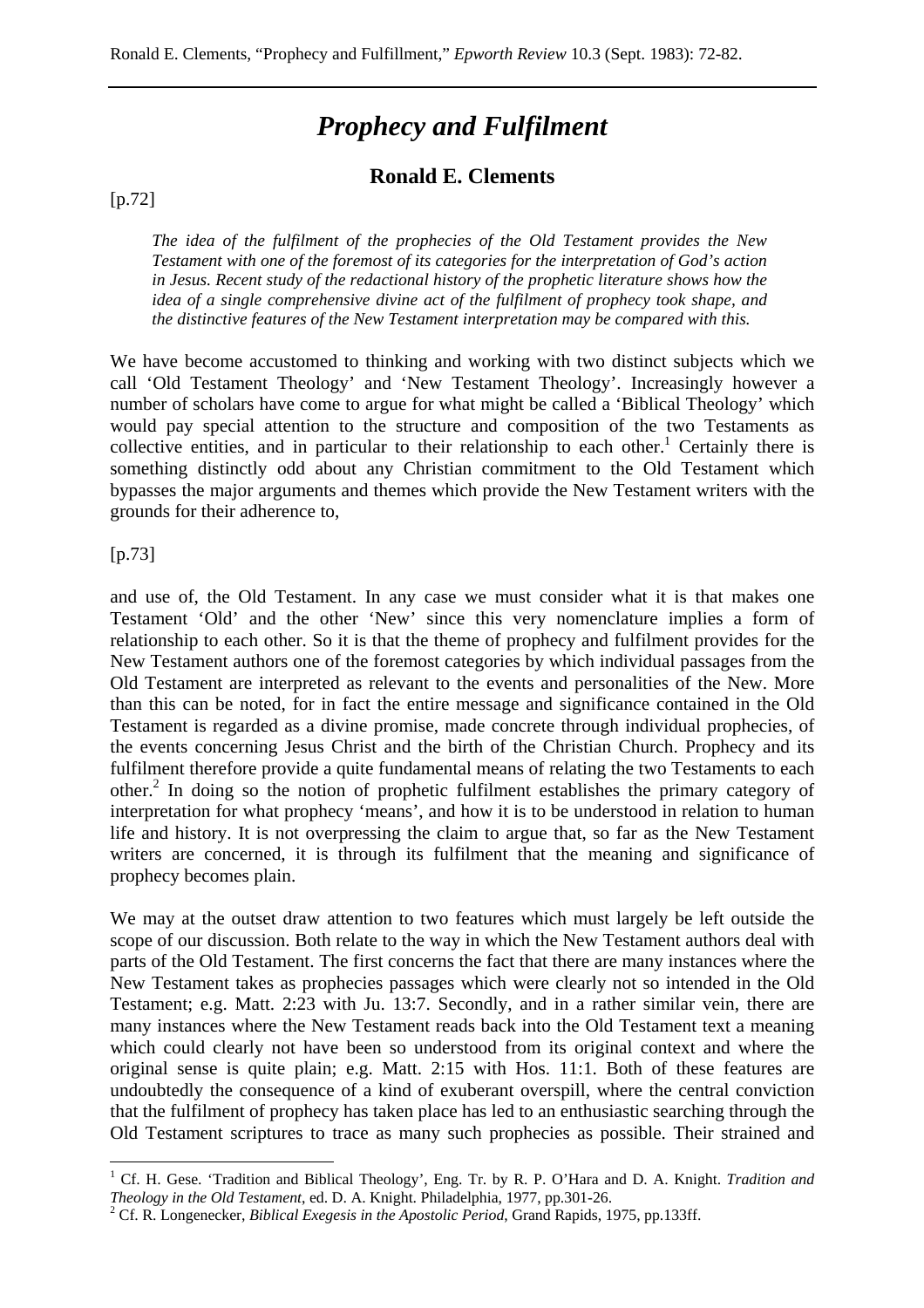rather artificial character should not lead us to dismiss the whole idea of the fulfilment of prophecy as built up from similarly strained and artificial premises. What we must do is to look at the more central and direct claims of this kind, and seek to understand how they have arisen and what it is that they assert, so far as they lend meaning to prophecy.

Modern discussion of the problem owes a good deal to an interesting and provocative lecture of Rudolf Bultmann's, dating from 1949. We may usefully cite some of his opening words: 'According to the conception which prevails in the New Testament and in the tradition of the Church, prophecy is understood *to be the forecasting of a future happening, and fulfilment is the occurrence of what has been forecast*. And if the prophecy is authorized by God, it is to a certain extent a promise of God's, which finds its fulfilment it what happens later.<sup>3</sup> Bultmann, following a current of criticism which has been extremely widespread in the twentieth century, goes on to argue that the artificiality of the manner by which such prophetic foretellings are matched up with subsequent events means that such a mode of argument can have little or no force for the modern critical mind. He proceeds in consequence to draw attention to the way in which the German nineteenth-century theologian, J.C.K. von Hofmann, extended this form of the ancient argument from prophecy into a more directly historical area.<sup>4</sup> In

#### [p.74]

this the events recounted in the Old Testament constitute the basis for God's Promise', and the events of the New form the 'Fulfilment'. In this fashion history takes over from the specific texts and words of prophecy and a very much broader basis is given to the argument. Quite recently a relatively similar position has been advocated by the Roman Catholic scholar J. Becker in relation to the messianic hope.<sup>5</sup> In spite of the seeming attractions of such a modern reinterpretation of the biblical perspectives, I believe that we should dismiss them for two reasons. The first is that it is very far from clear what kind of validity can he attached to claims that a given range of historical events can 'fulfil' the implicit expectations, or significance, of earlier events. The very nature of history as an ongoing process reveals continuity and causal connectedness of such a kind as to preclude any sort of end-point, such as a fulfilment requires. In any case we must recognize that Judaism would certainly not recognize the New Testament events to be a fulfilment of the Old, and, although this could not be a final objection, it points the need for a fuller definition of what it is in the Old Testament that is 'fulfilled'. Is it the abandonment of Jewish claims to nationhood, or the abandonment of claims to the land of Israel, which constitute fulfilment?

This leads us to the second objection which is that the biblical understanding of prophecy lays special stress on its verbal character with its particular set of verbal images. Hence it is that the New Testament writers can find their assurances of prophetic fulfilment in the appropriateness of such images as 'a virgin shall conceive...', or in the triumphal entry of the messiah into Jerusalem riding upon an ass (Zech. 9:9). All of this points to an awareness that it is supremely the verbal character of prophecy and its rich use of poetic images which renders it capable of special fulfilment. This provides both the strength and weakness of the biblical view of prophecy and its fulfilment. The strength lies in the clarity and appropriateness with which the prophetic imagery can be applied to the New Testament

 $\overline{a}$ 

<sup>3</sup> R. Bultmann, 'Prophecy and Fulfilment'. *Essays Philosophical and Theological*, Eng. Tr. J. C. G. Greig, London, 1955, p.182.

 $^{4}$  R. Bultmann, *art cit.*, pp.188ff.

<sup>&</sup>lt;sup>5</sup> J. Becker, *Messianic Expectation in the Old Testament*, Eng. Tr. D. E. Green, it Edinburgh, 1980; cf. especially p.95: 'Messianic expectation is a matter not of isolated prophetic messages but of the history of Israel'.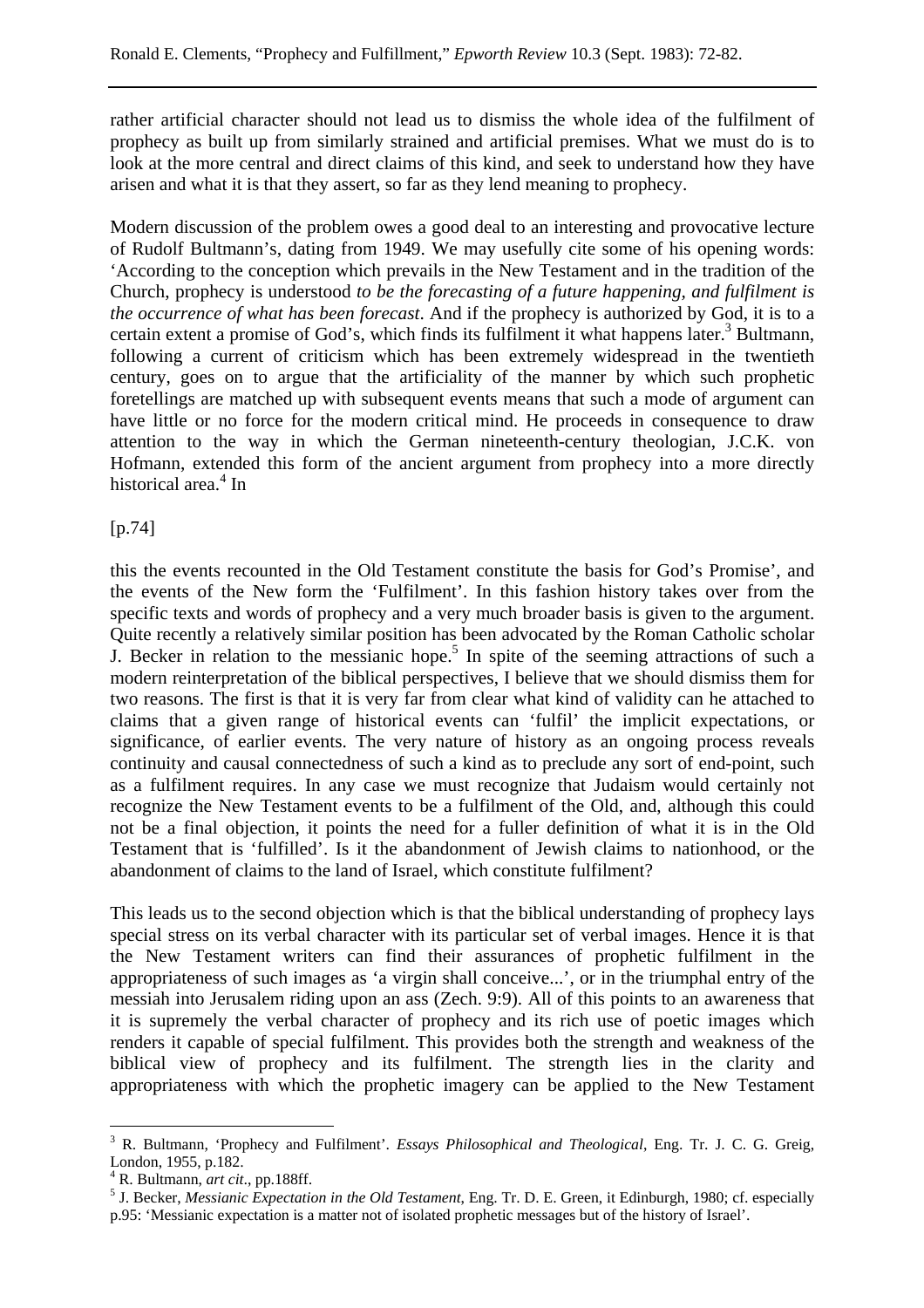persons and events; the weakness, correspondingly, lies in the complete detachment, and lack of contextual identity, between the original prophecy and what is claimed as its fulfilment. Matt. 2:18, for example, sees a fulfilment of Jer. 31:15 in Herod's slaughter of the innocents, although it is certain that what the Jeremiah passage was referring to was the destruction of Judah and Jerusalem by the armies of Babylon.

We may note a number of important features which have a bearing on this question of the fulfilment of prophecy. The first of these is that, from the New Testament point of view, the length of time that elapsed between the prophet's speaking and the event which is held to fulfil his words can be a very long one, so long in fact that it appears unreasonable, and almost incredible, that events could be regarded as foreseeable so long in advance of their occurrence.6

In the overall perspective adopted by the New Testament writers this claim that prophecy has been 'fulfilled' performs a dual role. First it affirms that Jesus really is the long foretold Saviour-Messiah and Deliverer of Israel. Because so many prophecies are held to have been fulfilled in his life and work his divine origin is held not to be in doubt. Secondly, and in close connection with this, the claim is upheld that the events surrounding Jesus of Nazareth which have given rise to the Christian Church have been truly planned and intended by God. The evidence for this is shown in that they

#### [p.75]

have been foretold earlier by prophets so that, at one stroke, both the divine origin of the prophecy and the divine plan latent in the events of its fulfilment are made plain. Only the God who controls all history can have foreseen its development so far ahead. In this fashion the long interval of time which has elapsed between the prophetic utterance and its fulfilment is used to intensify the claim to its divine origin.

We can see that both of these features concerning the biblical argument from prophecy raise difficulties for us in the modern world. The belief in the extraordinary interval of time evaporates away once we see that it is really a kind of 'coincidence'—a case of history repeating itself—which brings about the sense of a remarkable foretelling being fulfilled. Similarly, over the question of the person and status of Jesus of Nazareth, a very mixed range of images, titles and situations has provided the basis for the claim that in him prophecy has been fulfilled. Although we now know little of other rival claimants who were held to have fulfilled prophecy, it is evident that the whole expectation that biblical prophecy was about to be fulfilled in a remarkable way was a widespread belief in New Testament times, as a number of writings show. The very existence of collections of messianic prophecies among the Qumran secretaries shows this to have been the case.<sup>7</sup> Ultimately the question here resolves itself into one concerning which figure most worthily and appropriately can be held to have served as such a fulfilment. Altogether therefore it is not surprising that modern scholars have had great difficulty in coming to terms with this argument from prophecy in the New Testament. It appears as a very outmoded way of thinking and to be too dependent on a type of biblical interpretation which we would regard as unscientific and lacking in critical control. A person may believe that a given prophecy has been fulfilled in a particular manner, but no specifically logical, or critically historical, arguments would be capable of proving this.

 $\overline{a}$ <sup>6</sup> The belief that the fulfilment of a prophecy could take place more than a century after the original pronouncement is already evident in 1 & 2 Kings; cf. G. von Rad, *Studies in Deuteronomy* (SBT 9), Eng. Tr. D. Stalker. London. 1953. pp.78ff.

<sup>7</sup> Cf. G. Vermes, *The Dead Sea Scrolls in English*, Harmondsworth, 1962. p.245.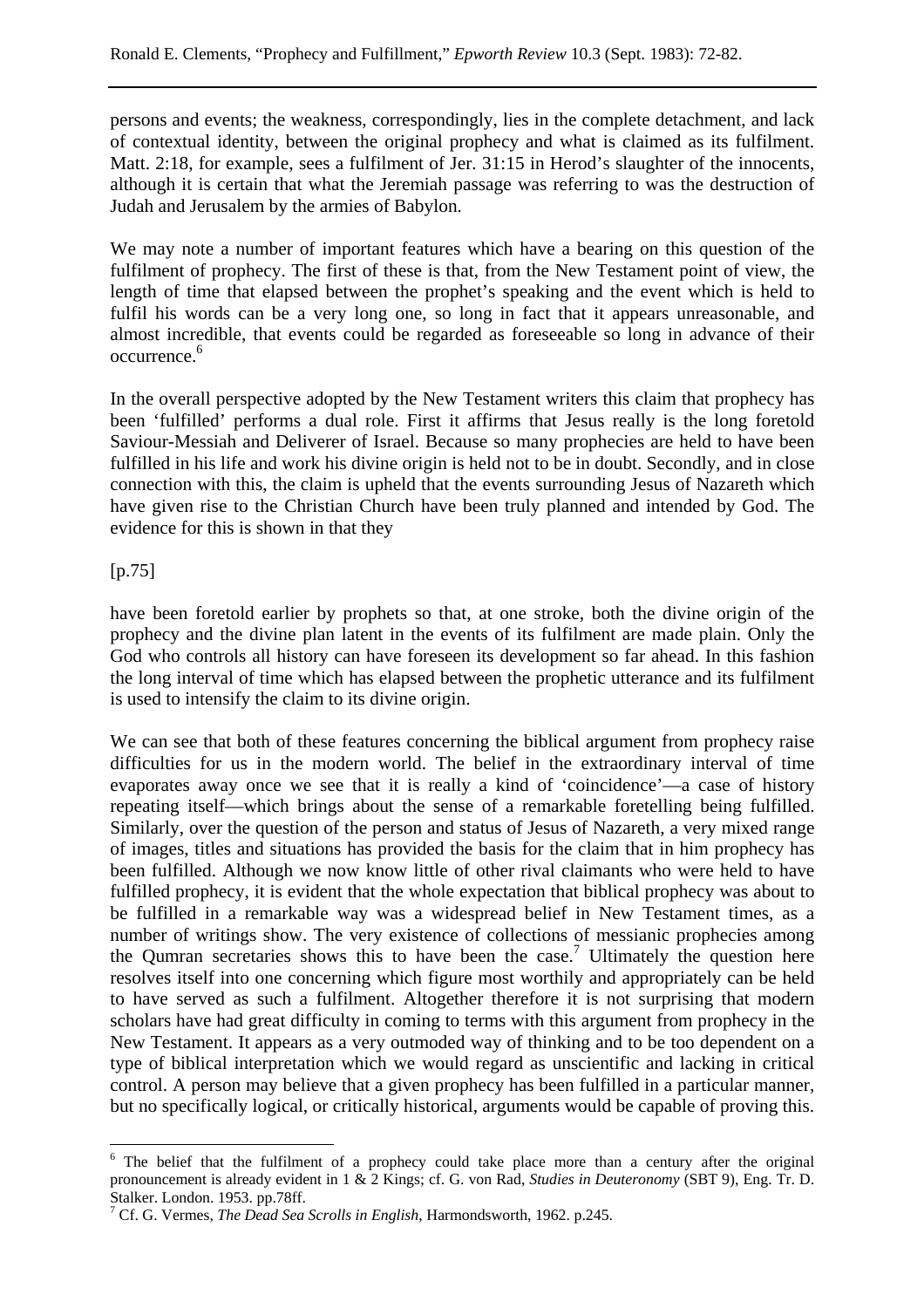What an individual believed a specific prophecy to foretell would determine how he understood its fulfilment to have occurred. Furthermore many prophecies would not become clear as to their meaning until the fulfilment had taken place, thereby lessening their character as genuine foretelling. We may suggest therefore that, although there are good reasons for arguing that the attempts to replace the older form of the prophecy / fulfilment argument by one concerning history and its 'fulfilling' development are unsatisfactory, there can be little hope either of resuscitating the older form of the argument in anything like its New Testament form.

# **II. MEANING IN THE PROPHETIC LITERATURE**

What then are we to make of the early Christian claims that. in Jesus of Nazareth, prophecy has been fulfilled? This requires that we go back to a number of very fundamental questions relating to the nature of biblical prophecy. First of all this prophecy exists in a written form, and it already possessed this written form by New Testament times. Yet written prophecy is in some respects an anomaly within man's experience of prophecy in the ancient Near East. It is true that there are a number of omen-texts from Mesopotamia, as well as a great many accounts both from Egypt and Mesopotamia of the activities of prophet-type figures.<sup>8</sup> There are also a great many letters from the Mesopotamian kingdom of Mari which record the contents of prophetic dreams and revelations.<sup>9</sup> Yet Old Testament prophecy

### [p.76]

is of a fundamentally different kind from all these since it consists of large collections, generally initiated by major prophetic individuals, recording prophecies and setting them in a historical context. The prophet's original preaching activity was already an earlier stage of his work in conveying divine messages to the people of Israel and Judah. Although therefore there are a great many important links between the Old Testament prophets and divination techniques, dream interpretation and various kinds of inspired utterance, what we are faced with as biblical prophecy is a collection of sayings, combined with some narrative accounts of prophetic actions and experiences which record the work of specific prophets over the period from the eighth to the sixth centuries B.C.

This brings to our attention the fact that written prophecy is different, in a very subtle way, from the prophet's earlier preached word, even if we may deduce that it was the prophet himself who first committed his messages to writing. When we ask how a prophet intended, or expected. his prophecies to be fulfilled we must note a number of important points. Essentially, both in its form and its content, prophecy was a declaration of what God was about to do. Hence it was either in the form of a threat, warning of coming judgement and disaster, or a promise, declaring that deliverance and better times were coming. By its very nature therefore prophecy required some sort of fulfilment in order to be vindicated and sustained. It could never have been in the form 'You deserve to fare badly, no matter what happens', but expressed itself more categorically: 'I will rise up against you, says the LORD...'. Without a proper fulfilment therefore prophecy would have appeared gravely prejudiced and devoid of effective meaning. Yet, in a paradoxical fashion, the prophet's very intention in uttering threats and warnings of this nature was to alert people to the danger they were in and to incite them to repent. Thereby the danger might be averted and the people

 $\overline{a}$ <sup>8</sup> Cf. R. R. Wilson, *Prophecy and Society in Ancient Israel*, Philadelphia, 1980, pp.89ff.<br><sup>9</sup> Cf. E. Ellermoiar, *Prophetic in Mari und Israel*, Harrborg, 1968; H. B. Huffman

Cf. F. Ellermeier, *Prophetie in Mari und Israel*, Herzberg, 1968; H. B. Huffmon, 'Prophecy in the Mari Letters', *The Biblical Archaeologist Reader*, Vol. 3, eds. E. F. Campbell, Jr. and D. N. Freedman, Garden City, N.Y., 1970. pp.199-224.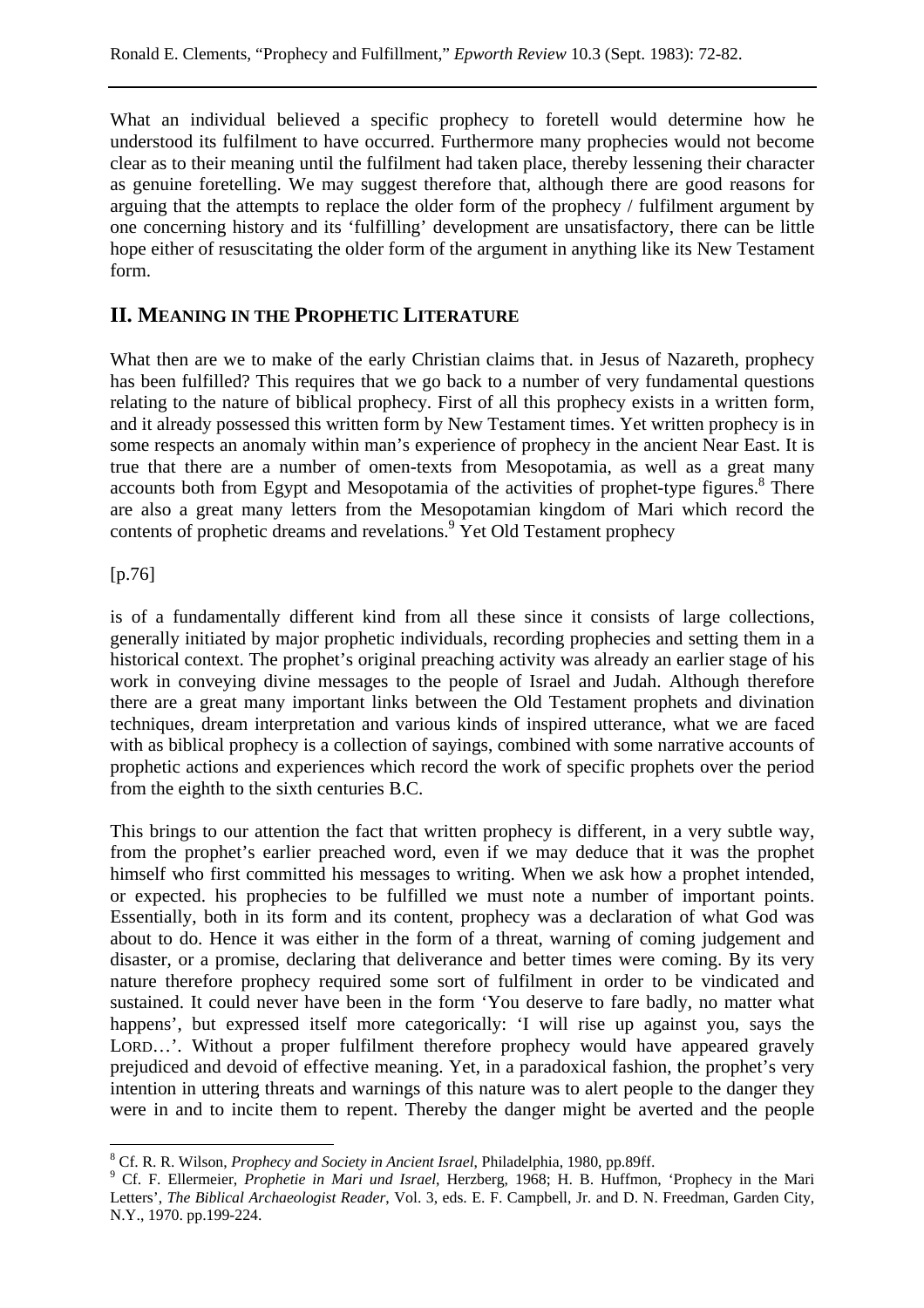spared, as happened to the men and women of Nineveh according to the book of Jonah, after Jonah had preached to them.

This highlights a very striking fact about all our Old Testament prophetic books: they reflect a sense that the prophetic threats which are a central part of their content have been fulfilled through disastrous events. It is no accident therefore that the heyday of biblical prophecy was the period in which Israel and Judah were destroyed and ruined, first by the Assyrians and then the Babylonians. Written prophecy is, in a sense, 'fulfilled' prophecy, because its written form already shows awareness of the catastrophic events which provided its historical backcloth. This is not, of course, to claim that the whole disastrous course of Israel's and Judah's downfall had taken place before any prophecy came to be written. On the contrary this was clearly not so, but it is true that the first painful taste of tragedy had been felt, even by the time that the book of Amos, the earliest of the canonical prophets, had come into being. When we come to ask what a prophecy 'means' therefore, we must first of all make some examination of the circumstances when it was given and the events which must have been felt to provide it with some essential fulfilment. In this sense, questions of 'meaning' in prophecy and questions of its 'fulfilment' are closely intertwined. Yet this immediately leads us to note a number of other relevant facts of a literary and theological kind.

Even though we can isolate individual prophecies and make very plausible

[p.77]

reconstructions about when they were first given and the situations to which they were addressed, as they are now preserved, all such prophecies have been combined with others to form very large collections, making some of the longest books of the Bible. This combining of prophecies with each other must also then have played some part in establishing for the biblical scribes and editors a significant aspect of what prophecy was thought to mean and how it was to be fulfilled. Quite dramatically we must insist that it cannot possibly have been pure chance which led to the extraordinarily widespread phenomenon of combining prophecies of hope and assurance with threats and warnings. Certain obvious patterns have been built up. Prophecy therefore, in the written form in which it exists for us in the Old Testament, has a kind of twofold setting, or context. On the one hand we must see it. and interpret it, against the historical background and situation to which the original prophet addressed it. On the other hand all such prophecies have now been given a literary setting which separates them to some extent from this primary historical situation. Threats of doom and disaster have become amplified and elaborated by their being conjoined with prophecies of hope and restoration. In this way certain very marked and frequently repeated patterns have been built up. Threats will not last for ever, hut times of renewal and hope will come. The meaning, and with this the fulfilment, of individual prophecies has to be understood in relation to this preserved literary context which anticipates a larger fulfilment of prophecy than that relating to specific individual sayings.

We can illustrate this point by looking at a notable example and by considering the remarkably complex structure of the four great prophetic books of the Old Testament. At a key point in the book of Isaiah there is a powerful general indictment of Israel. set out in allegory form, in the Song of the Vineyard (Isa. 5:1-7). In this the vineyard. which signifies Israel, is to be devastated and laid waste, with the result that 'briers and thorns shall grow there' (Isa.5:6). By the use of such a poetic image within the general form of the vineyard allegory a general impression is conveyed of the oppressive and ruinous situation with which Israel is threatened. There is no need to suppose that the image of 'briers and thorns' was intended as a cryptic reference to any one group, even though it is the Assyrian conquests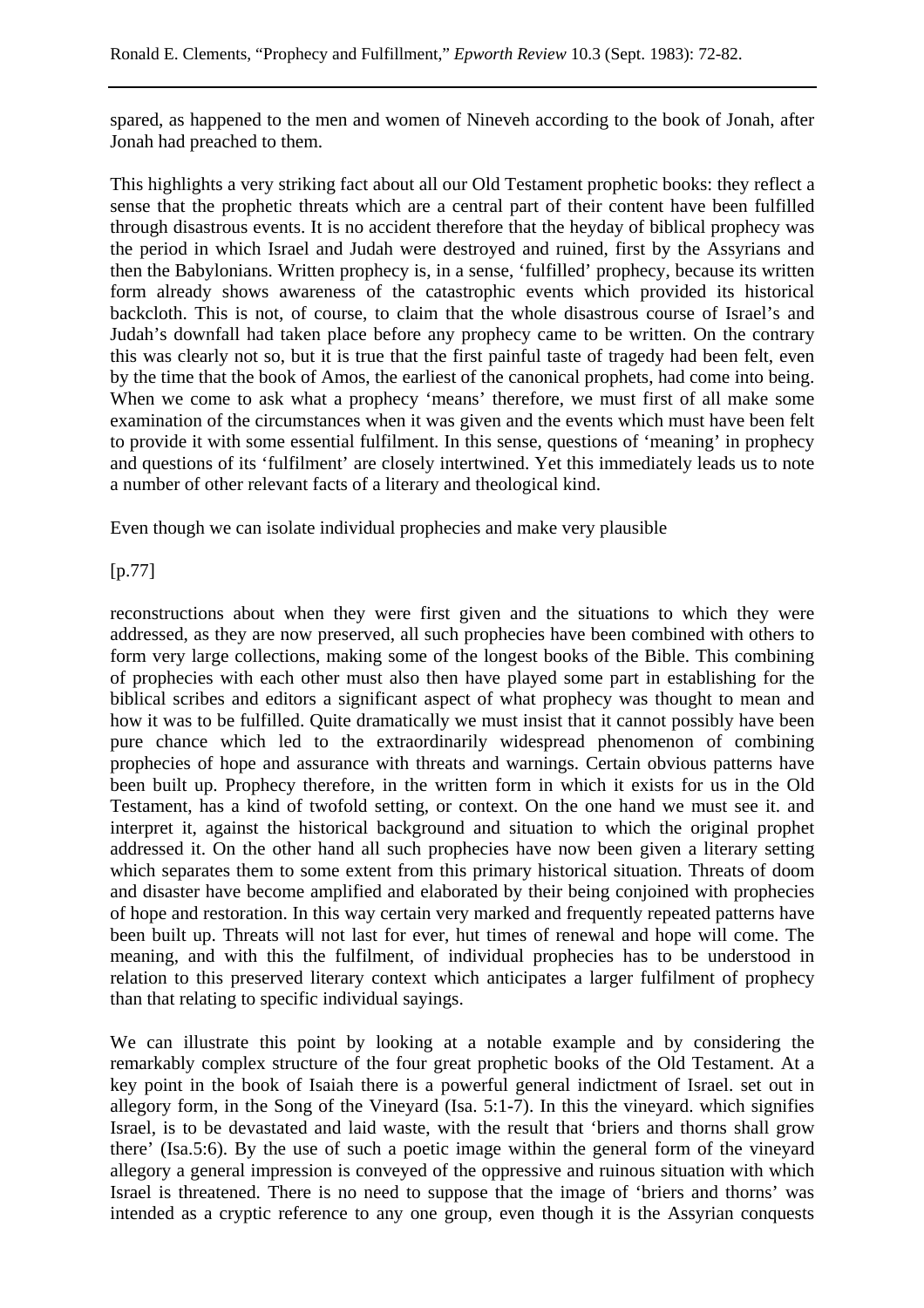which provide the broader fulfilment of the threat implicit in the allegory. Yet it is not difficult to see that such a verbal image could be applied in all sorts of ways. Hence we find that there are a further five references in the book of Isaiah to these 'briers and thorns', interpreting the image in different ways (Isa. 7:23-25: 9:18; 27:4). The last of these is to be found in a passage which we can call 'The New Song of the Vineyard', which is intended to serve as a kind of supplement and extension of the original prophetic allegory. It affirms that the time of judgement is shortly about to pass. the 'briers and thorns' will he removed, and a new age of happiness and peace will come.<sup>10</sup>

All of this has a bearing on the idea of the 'fulfilment' of prophecy, since it shows how a single, very prominent, prophecy could be applied and adapted to interpret particular situations. Such situations would be related to each other in incidental and circumstantial ways and the original prophetic image then provides the link between them to establish their particular significance and meaning. The belief that a given prophecy can only have one single fulfilment, therefore, and this defined by the situation to which the original

[p.78]

prophet addressed it, is too simple a way of proceeding. Precisely because a prophecy was felt to have received a striking fulfilment through events, it was felt to be capable of application and meaning in relation to other events.

The case of the 'briers and thorns' of Isa. 5:6 is a noteworthy one, but it is certainly not an isolated instance. We find in the well-known words of the commission given to the prophet Isaiah at his call that he is to make the people of Israel, to whom he addresses his prophecies, blind, deaf and devoid of understanding (Isa. 6:10). This theme, of the nation's blindness and deafness, then reappears in sayings that must derive from at least two centuries later (Isa. 32:3; 35:5; 43:8; 42:18-20). The latest of these, which is that in Isa. 35:5, affirms that the period of blindness and deafness will soon be past and a new age of salvation will dawn for Israel. We could go on and multiply further examples, perhaps very usefully concentrating on such instances as Amos's prophecy of the coming of the 'Day of the LORD' (Amos 5:22f.) which was undoubtedly taken up and applied later, supremely to the belief that the day of Jerusalem's destruction at the hands of the Babylonians in 587 B.C. provided the fulfilment of this threat (cf. Ezek. 7:10ff.).

In such cases as these we can see how it was possible for the original prophetic saying to convey a very wide range of meanings precisely because it was in the form of a terse poetic image. The 'briers and thorns' of Isa. 5:6 could be interpreted both literally and allegorically without any sense of mutual incompatibility of meaning. Similarly more than one catastrophe could be described as 'the Day of the LORD'. In these cases it is the particular poetic character of prophecy that has made it possible for its imagery to be applied to more than one situation. This might be felt to have been a purely arbitrary and random process, yet I think this is in fact not so. By this type of scribal and theological application of prophecy a certain connectedness was seen to link events together and a certain divine purpose and intention was discerned within them. Historical events thereby acquired intelligibility and perspective.

So far the examples we have chosen are interesting instances where a distinctive prophetic poetic image has been taken up and developed beyond the literal meaning and intention which

 $\overline{a}$ <sup>10</sup> I have sought to show the importance of such sequential developments of prophetic images and themes for the formation of the book of Isaiah in my essay 'The Unity of the Book of Isaiah', *Interpretation* 36 (1982), pp.117- 29.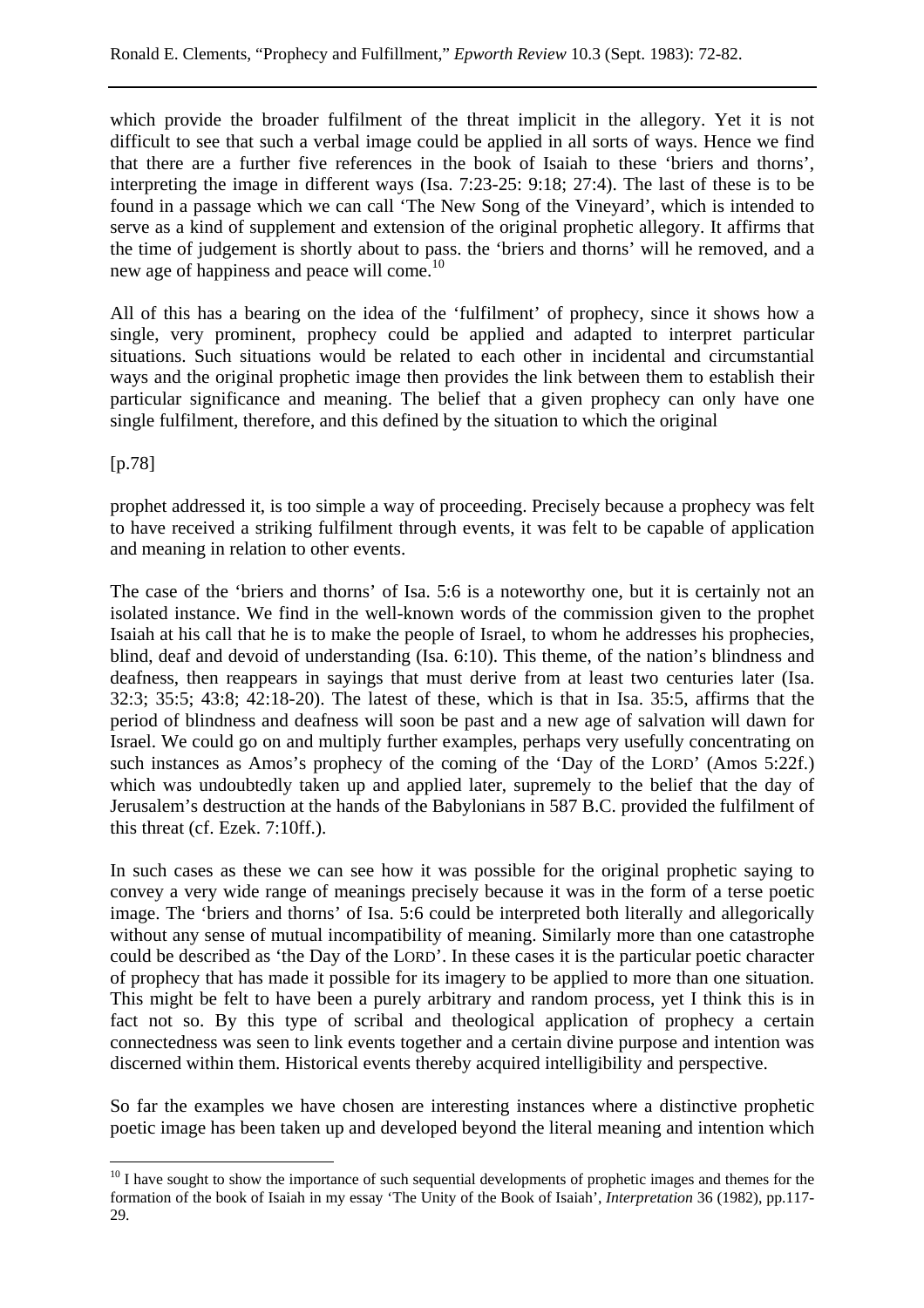we can suppose the original prophet to have given to it. Prophecy could be developed in other ways than this, however, for one of the simplest and most straightforward of the techniques which we can discover in the prophetic books was by the elaboration and extension of a particular subject or theme. The most obvious instances of this kind of development are to be seen in the prophecies concerning Babylon in Isa. 13-14. The earliest of these sayings is a very brief one, perhaps as a consequence of editorial 'cutting', in Isa. 13:2-3. Subsequently a whole series of further prophecies covering Judah's painful treatment at the hands of the Babylonians in the sixth century B.C. has been added, culminating in a triumphant satire over Babylon's ultimate downfall (Isa. 14:4-21). By way of digression we may note in this connection that the section Isa. 13:9-16, with its key theme 'Behold the Day of the LORD comes' has provoked considerable scholarly discussion. It reads like a piece of apocalyptic, building upon prophetic imagery, and if this is the case then the unit must be regarded as a late addition, made at a time when the images and themes of prophecy were being remoulded into apocalyptic.

[p.79]

The prophecies in the book of Isaiah regarding Babylon are simply one instance of what have come to be called 'Foreign Nation Prophecies', and it does not take any very great literary and theological insight to see that, in all of the four great collections of such prophecies, certain patterns have been used in formulating the sequences. The same nations tend to be dealt with and there is a surprising degree of inter-connectedness between them all. Quite certainly here we must conclude that the editors who have been responsible for building up the prophetic literature of the Old Testament have been guided by an interest in the fortunes of Israel's immediate neighbours and the fate of the great imperial powers—Egypt, Assyria and Babylon.

We can find further instances where an interest in a specific major institution of Israel's life has provided a thread by which a series of prophecies can be tied together. This is most notably the case in the book of Isaiah with regard to the fate of the royal Davidic monarchy of Judah-Israel. In Isa. 9:2-7 we find a well-known prophecy regarding the coming of a new king upon the throne of David in Jerusalem. This can best be understood as a coronation prophecy for a new king who would have been Hezekiah, if the prophecy is authentically from the eighth-century prophet Isaiah. Yet this has provided a reason for introducing a number of further prophecies dealing with the subsequent fate of the Davidic Monarchy in Isa. 11:2-5 and 32:1-2, this latter incidentally proceeding to allude yet again (Isa. 32:3) to the ending of the era of Israel's blindness and deafness which began with the words of commission to Isaiah at his call (Isa. 6:10).

It could no doubt be argued that the book of Isaiah is a particularly rich one so far as this phenomenon of elaborating and developing prophecies in such a striking way is concerned. Yet it is not unique in this, since both Jeremiah and Ezekiel show a similar type of editorial formulation and development, albeit of subtly different kinds. Strikingly too, however, both these prophets exhibit in good measure the feature of alluding back to earlier prophecies of other prophets, as we have already noted in respect of Ezekiel's allusion to 'the Day of the LORD, which is further linked by an allusion to Amos's threat that 'the end' has come upon Israel (cf. Ezek. 7:5-9 with Amos 8:2). In the case of the Book of the Twelve Prophets we have yet another instance of the combination of a number of prophecies from different individual prophets at different periods into a single connected book. It is not difficult to see that this possesses a loose general plan and chronological outline. Furthermore, as the range of written prophecies has become more extensive so it appears that the phenomenon of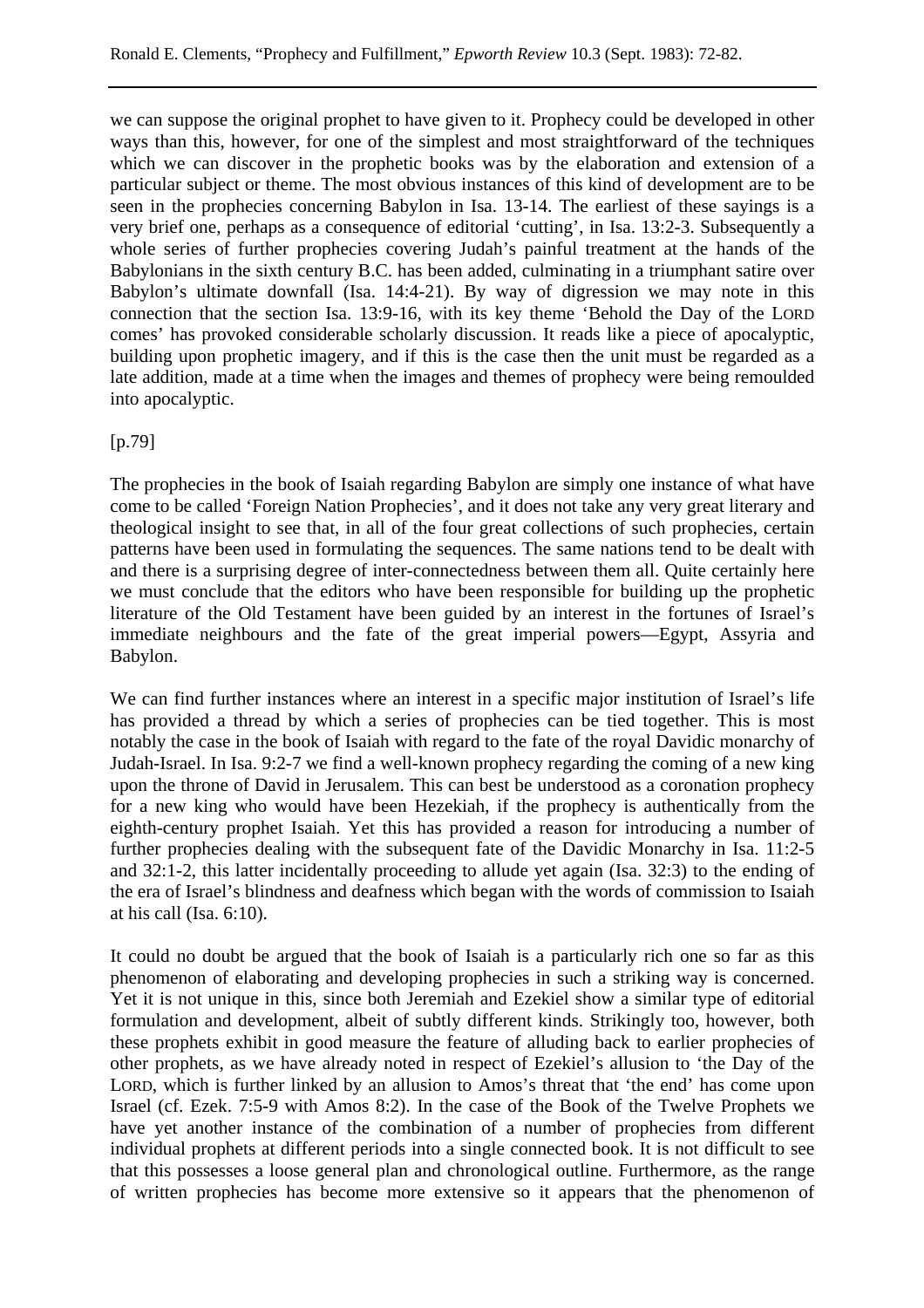making allusions back to earlier prophecies and of forming thematic links between prophecies has gained in momentum.

It is not practicable here to follow up these various lines of exploration into the interests and assumptions which have given to our prophetic literature its extant shape. It is sufficient to note that it was because prophecies were believed to have been 'fulfilled' that they were preserved and linked with other prophecies so that they might shed light on further potential fulfilments in the future. Of foremost importance here is the perception that, because prophecies of doom and disaster were believed to have been fulfilled, so did this lend added strength to the conviction that the fulfilment of prophecies of hope would soon take place.

[p.80]

## **III. PROPHECY AND FULFILMENT IN RETROSPECT**

We may summarize the main points of out argument so far: prophecy required a fulfilment in terms of historical events in order that its meaning should become established. Yet such a fulfilment in events did not exhaust the significance of the prophecy, hut could in reality enhance it so that it could thereafter be applied to yet other events. Secondly, it is apparent that many of the key images and themes which have played a formative role in the development of written prophecy—the Day of the LORD, the new Saviour-King, Babylon, etc.,—did so because they were not narrowly circumscribed or defined as to their application, hut could be used in relation to a number of situations. Thirdly, we have noted that the process of collecting prophecies together and building them up into comprehensive books established for them a wider context of meaning. Thereby there emerged the belief in the possibility of a completely comprehensive and self-authenticated fulfilment of all prophecy. The fulfilment of 'Prophecy' as a whole therefore came to be envisaged as something that would he far greater than the simple fulfilment of individual prophecies. This was not, of course, to deny that individual prophecies would be seen to be fulfilled at this time, since it was thought to be precisely this feature which would show that the age of fulfilment had dawned.

This was quite evidently the intellectual situation that prevailed in Palestinian Judaism in New Testament times, and it is that to which the writers of a number of the New Testament documents address themselves. It is very evidently the intellectual milieu of the writer of St Matthew's Gospel. To this extent it is not of such very great importance to us that many of the proof-texts cited, or the incidental details of the so-called fulfilment appear strained and artificial. Behind the attempts to demonstrate that a number of specific individual instances of prophetic fulfilment have occurred lies the more fundamental conviction that it is the era of 'Fulfilment' more comprehensively that has dawned. It is noteworthy too that this was not a claim that there had not been earlier fulfilments of a prophecy, but a more far-reaching contention that such prophecies had now been 'filled full': i.e. they had reached the full extent of their inherent promise.

All of this may still appear a very 'un-modern' way of thinking, and one to which we can only feel a very limited degree of attachment and respect. Yet I would venture a number of reasons for arguing that this is not in fact a necessary reaction on our part.

The belief that the hand of God controls events and is to be seen working in the destinies of individual people and of nations is one of the most fundamental of all religious convictions. Forms of divination, oracle-giving and inspired utterance are part and parcel of all the main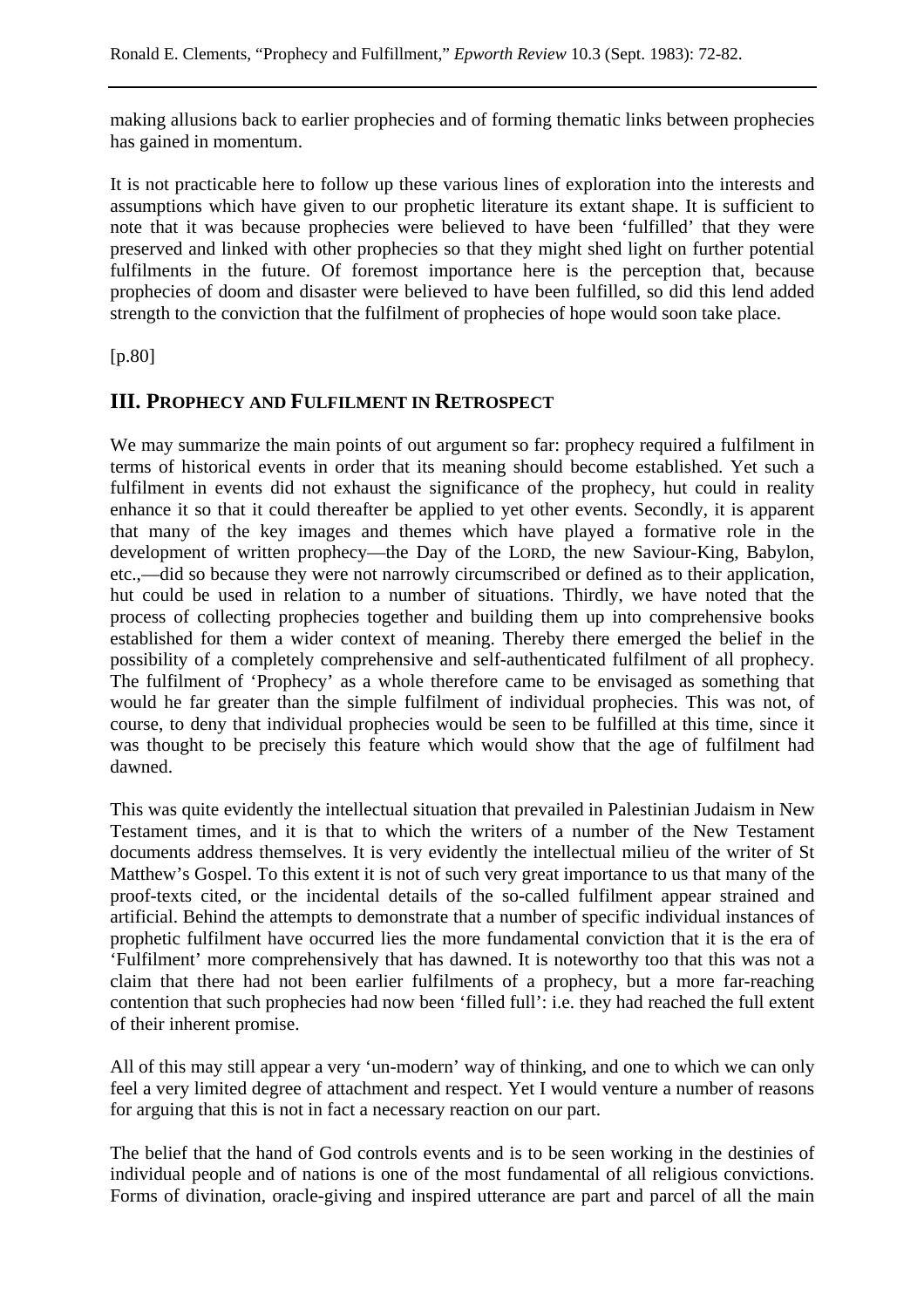forms of ancient religion. If human life is an encounter with the ultimate reality that manifests Himself behind, within and through our daily adventures, then it was not unreasonable that man should seek to discover what this Ultimate Reality had in store for his creatures. Biblical prophecy is a very developed and sophisticated form that has been produced out of such simple convictions and practices. Where it differs from them is in its comprehensiveness and profundity. It is not interested in such questions as whether a pregnant mother will give birth to a boy or a girl, nor what strange omens can he interpreted to signify when twins will be horn. Rather it has become

[p.81]

concerned, even totally preoccupied. with the dimension of human tragedy and suffering. Written prophecy appeared against the backcloth of the appalling catastrophes that befell Israel and Judah in the eighth to sixth centuries B.C., when an entire nation was reduced to ruins and had found itself caught in the crucible of suffering. When all other reasons for hope had disappeared, save the conviction that man could hope in God, then prophecy provided a medium for seeing the hand of God at work in such events which neither trivialized the realities of human life and feeling. nor relegated God to a neutral no-man's land. It held fast to the conviction that God truly was at work in these events, yet it did not abandon its belief that his ultimate purpose was loving and good, and recognized that these events were every whit as terrible and frightening as they appeared.

In recent years R. P. Carroll<sup>11</sup> has canvassed the claim that prophecy 'failed' and that the comprehensive processes of development and reinterpretation that we find in the prophetic hooks are the outcome of the experience of 'cognitive dissonance'—a process of failing to match received tradition and conviction with the realities of life. I could not he more greatly in disagreement with such a view. Far from prophecy manifesting an unrealistic disharmony between faith and the realities of life and history, it shows at so many points an extraordinary ability to touch upon fundamental features. It manifests 'a tragic sense of life', if we may borrow a phrase from the Spanish philosopher Unamuno. Furthermore it is certain that there was never a period when prophecy was 'silent', as traditionally understood. What happened was that the form of prophecy itself underwent a subtle change. with the more innovative and creative aspects of it being increasingly carried out in the form of new interpretations of old prophecies. This is the situation that we find pertaining in Qumran, where commentaries upon the prophetic hooks of Habakkuk and Nahum are effectively new works of a propheticapocalyptic nature.

We have accustomed ourselves for more than a century now to speaking of the 'theology' of the prophets, and yet this is a far from clear and helpful way of proceeding. It would not he entirely wide of the mark to claim that it is virtually impossible to offer anything that might properly be called a 'theology' of prophecy. As soon as we recast the imagery and texts of prophecy into abstract ideas we effectively destroy them. So it is that, although we can rightly argue that the prophets deal with such themes as 'the judgement of God', 'the universality of the divine purpose', 'the redemptive value of human suffering' and 'the theological grounds of hope', they never do so in such abstract and detached language. Rather prophecy has a poetic quality, and it makes use of a complex kind of poetic imagery which we have noted. Its themes are 'the Day of the LORD'. 'Babylon', 'Return to the Wilderness', and even 'briers and thorns', in one instance, as we have seen. What these images mean, and how they find fulfilment in given historical situations, was capable of treatment with a remarkable degree of

 $\overline{a}$ <sup>11</sup> R. P. Carroll, *When Prophecy Failed. Reactions and Response to Failure in the Old Testament Prophetic Traditions*, London, 1979.